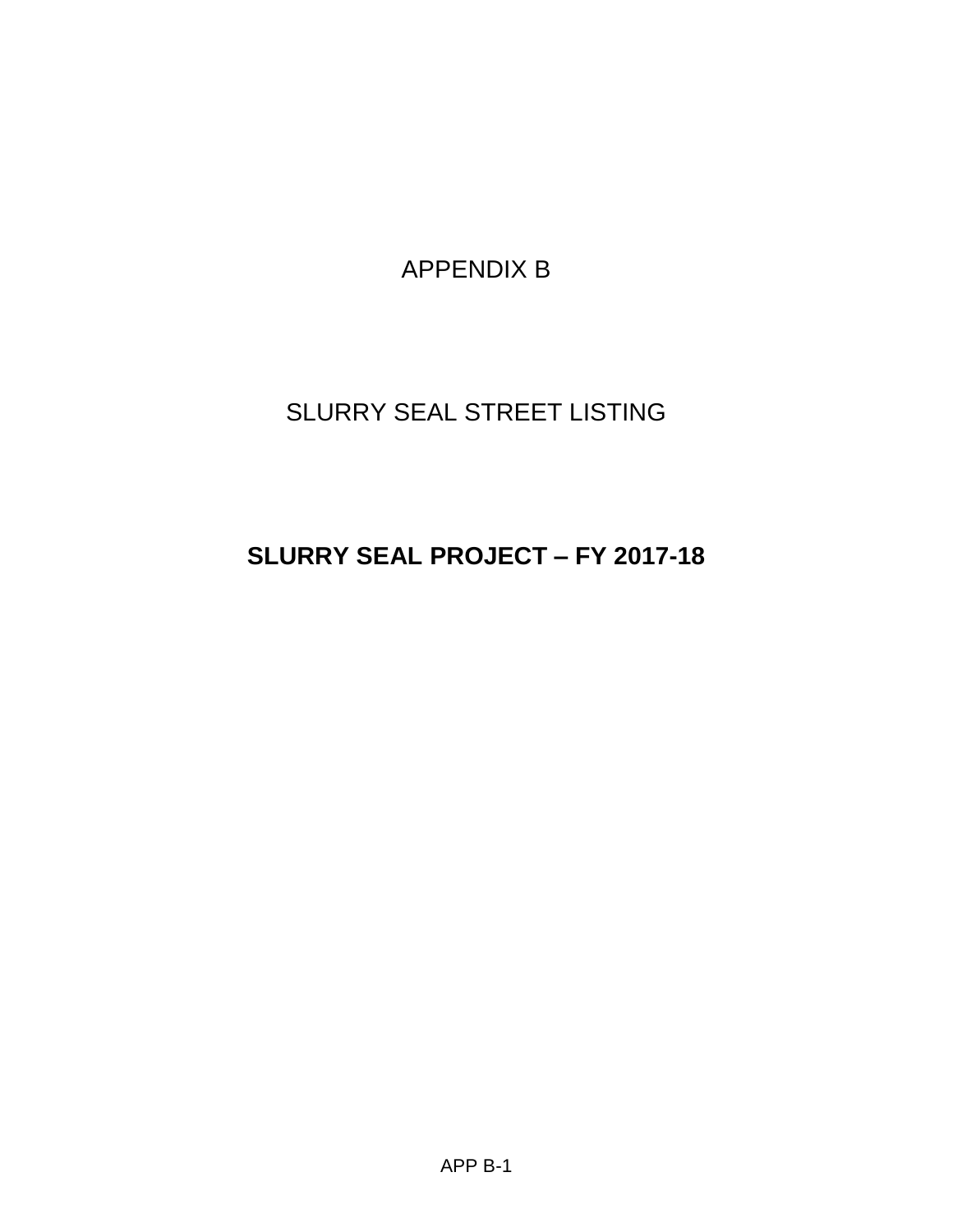APP B-2 PROPERTY AND BOULD AND BOULD AND BOULD AND BOULD AND BOULD AND BOULD AND BOULD AND BOULD AND BOULD AND BOULD AND BOULD AND BOULD AND BOULD AND BOULD AND BOULD AND BOULD AND BOULD AND BOULD AND BOULD AND BOULD AND B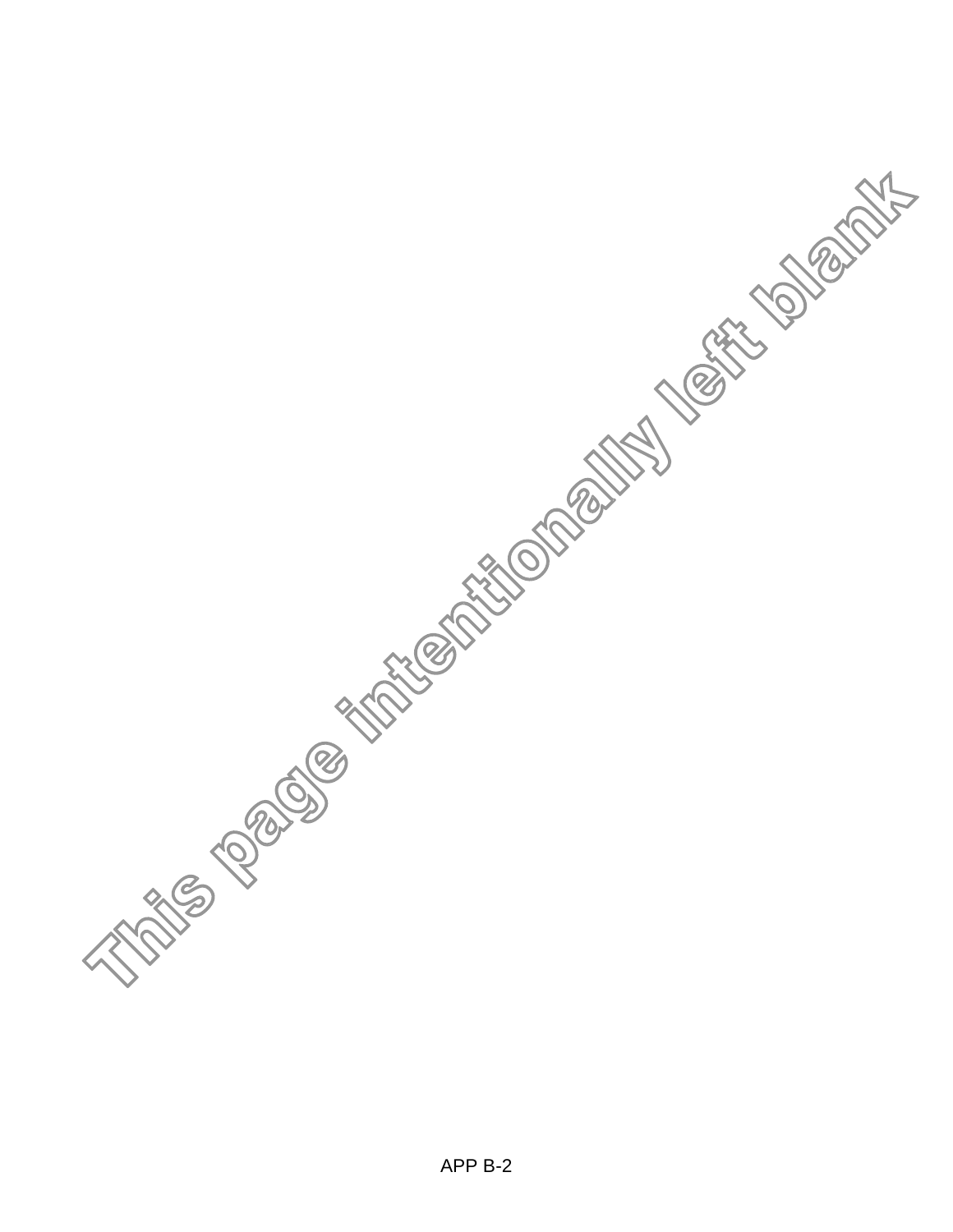### **APPENDIX B - SLURRY SEAL STREET LISTING**

|                | <b>STREET NAME</b>                    | <b>BEGINNING</b>     | <b>ENDING</b>         | Approx.     | Approx.    | Approx. Area |  |  |
|----------------|---------------------------------------|----------------------|-----------------------|-------------|------------|--------------|--|--|
|                |                                       |                      |                       | Length (FT) | Width (FT) | (SY)         |  |  |
|                |                                       |                      |                       |             |            |              |  |  |
|                | <b>City Streets</b>                   |                      |                       |             |            |              |  |  |
|                | Vanessa St.                           | Adele St.            | Borges Ln.            | 725         | 33         | 2658         |  |  |
| $\overline{2}$ | Mare Island Way                       | Curtola Parkway      | Georgia St.           | 2361        | 64         | 16789        |  |  |
| 3              | Columbus Parkway                      | Springs Rd.          | <b>Ascot Parkway</b>  | 2394        | 70         | 18620        |  |  |
| 4              | Georgia St.                           | Sonoma Blvd.         | Amador St.            | 3315        | 55         | 20258        |  |  |
| 5              | <b>Turner Parkway</b>                 | Plaza Dr.            | Admiral Callaghan Ln. | 2802        | 60         | 18680        |  |  |
| 6              | Fairgrounds Dr.                       | Corcoran             | Sage St.              | 5370        | 77         | 45943        |  |  |
|                |                                       |                      |                       |             |            |              |  |  |
|                | <b>Add Alternate - City Streets</b>   |                      |                       |             |            |              |  |  |
|                | Mare Island Way                       | Georgia St.          | Hichborn St.          | 4375        | 60         | 29167        |  |  |
| 8              | Tuolumne St.                          | Redwood St.          | Sereno Dr.            | 2360        | 57         | 14947        |  |  |
|                |                                       |                      |                       |             |            |              |  |  |
|                | <b>Hiddenbrooke Streets</b>           |                      |                       |             |            |              |  |  |
|                | 101 Staghorn Dr.                      | Carisbrooke          | Bennington            | 1243        | 33         | 4558         |  |  |
|                | 102 Deerfield Dr.                     | <b>Driving Range</b> | End                   | 1368        | 34         | 5168         |  |  |
|                | 103 Chalk Hill Ln.                    | Deerfield            | End                   | 457         | 30         | 1523         |  |  |
|                | 104 Ravenswood Ct.                    | Deerfield            | End                   | 104         | 45         | 520          |  |  |
|                | 105 Overlook Dr.                      | Bennington           | End                   | 3395        | 25         | 9431         |  |  |
|                | 106 Marshfield Rd.                    | Bennington           | End                   | 2583        | 24         | 6888         |  |  |
|                | 107 Broadleigh PI                     | Bennington Dr.       | Pinnacle Ct.          | 665         | 25         | 1847         |  |  |
|                | 108 Country Club Dr. (Public Portion) | Hiddenbrooke Pkwy    | <b>Private Street</b> | 410         | 45         | 2050         |  |  |
|                | 109 Lyndhurst Ln.                     | Songwood             | End                   | 702         | 33         | 2574         |  |  |
|                | 110 Beltaine Ct.                      | Landmark             | End                   | 950         | 33         | 3483         |  |  |
|                | 111 Misawa Ct.                        | Landmark             | End                   | 365         | 29         | 1176         |  |  |
|                |                                       |                      |                       |             |            |              |  |  |
|                | Add Alternate - Hiddenbrooke Streets  |                      |                       |             |            |              |  |  |
|                | 112 Carisbrooke Ln.                   | Landmark             | End                   | 920         | 29         | 2964         |  |  |
|                | 113 Ashden Ln.                        | Marshfield           | End                   | 413         | 25         | 1147         |  |  |
|                |                                       |                      |                       |             |            |              |  |  |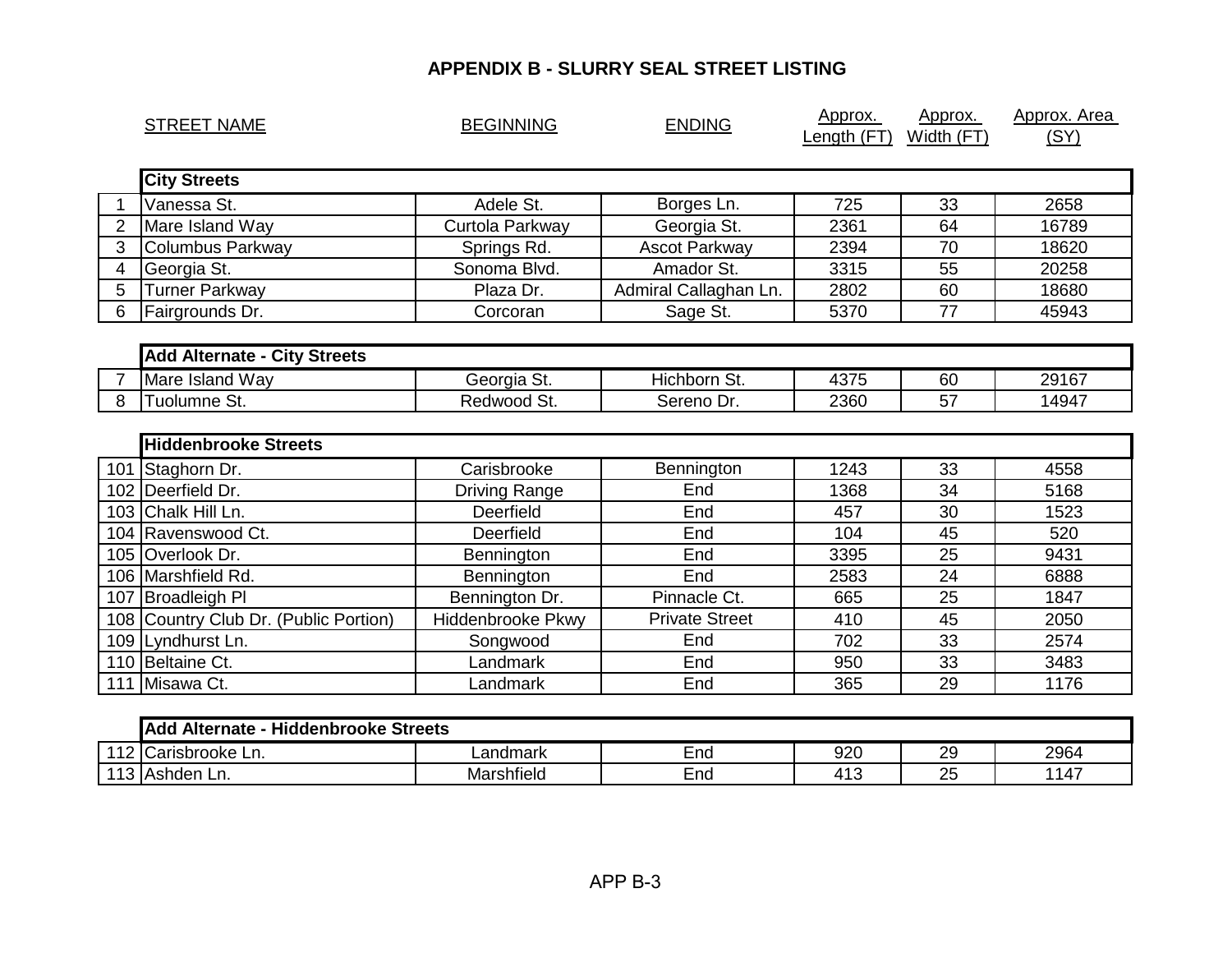#### **APPENDIX B - SLURRY SEAL STREET LISTING**

|     | <b>STREET NAME</b>       | <b>BEGINNING</b>         | <b>ENDING</b>  | <u>Approx.</u> | Approx.    | Approx. Area |
|-----|--------------------------|--------------------------|----------------|----------------|------------|--------------|
|     |                          |                          |                | Length (FT)    | Width (FT) | (SY)         |
|     | <b>Glen Cove Streets</b> |                          |                |                |            |              |
| 201 | Sea Lion Pl.             | <b>Glen Cove Parkway</b> | End            | 975            | 29         | 3142         |
|     | 202 Chesapeake Dr.       | Antigua Way              | End            | 661            | 29         | 2130         |
|     | 203 Steamer Ln.          | <b>Glen Cove Parkway</b> | End            | 330            | 33         | 1210         |
|     | 204   Pirates Cove Ct.   | N. Regatta Dr.           | End            | 325            | 29         | 1047         |
|     | 205 Windsurfer Ct.       | Neptunes Ct.             | End            | 500            | 29         | 1611         |
|     | 206 Trident Ct.          | Neptunes Ct.             | End            | 500            | 29         | 1611         |
|     | 207 Neptunes Ct.         | N. Regatta Dr.           | End            | 600            | 29         | 1933         |
|     | 208 Flying Dutchman Ct.  | N. Regatta Dr.           | End            | 425            | 29         | 1369         |
|     | 209 Clearview Dr.        | <b>Glen Cove Parkway</b> | End            | 1790           | 33         | 6563         |
|     | 210 Winter Harbor Pl.    | Wellfleet                | End            | 400            | 29         | 1289         |
|     | 211 Seawall Ct.          | Wellfleet                | End            | 120            | 70         | 933          |
|     | 212 Breezewalk Dr.       | <b>Quiet Harbor</b>      | Clearview      | 1702           | 33         | 6241         |
|     | 213 Lookout Dr.          | <b>Glen Cove Parkway</b> | End            | 809            | 33         | 2966         |
|     | 214 Sand Dollar Way      | Foulkstone               | S. Regatta Dr. | 810            | 32         | 2880         |
|     | 215 Commodore Ct.        | Topsail Dr.              | End            | 200            | 29         | 644          |
|     | 216 Cape Elizabeth Ct.   | Wellfleet                | End            | 120            | 70         | 933          |
|     | 217 Helmsman Ct.         | Topsail Dr.              | End            | 475            | 29         | 1531         |
|     | 218 Quiet Harbor Dr.     | 155' North of Bodega     | Cliffwalk Dr.  | 465            | 33         | 1705         |
|     | 219 Foulkstone Way       | S. Regatta Dr.           | End            | 1250           | 32         | 4444         |
|     | 220 Glen Cove Marina Rd. | Glen Cove parkway        | End            | 579            | 33         | 2123         |
|     | 221 Drakes Ct.           | S. Regatta Rd.           | End            | 262            | 32         | 932          |

| <b>Add Alternate - Glen Cove Streets</b> |                       |     |      |    |       |  |
|------------------------------------------|-----------------------|-----|------|----|-------|--|
| 222 Wellfleet Dr.                        | <b>Glen Cove Pkwy</b> | End | 2940 | 33 | 10780 |  |
| 223 Fairhaven Way                        | Honevdew              | End | 1071 | 33 | 3927  |  |
| 1224 Sea Mist Ct.                        | Sea Mist Dr.          | End | 101  |    | 415   |  |
| 225 Captains Ct.                         | Topsail Dr.           | End | 250  | 29 | 806   |  |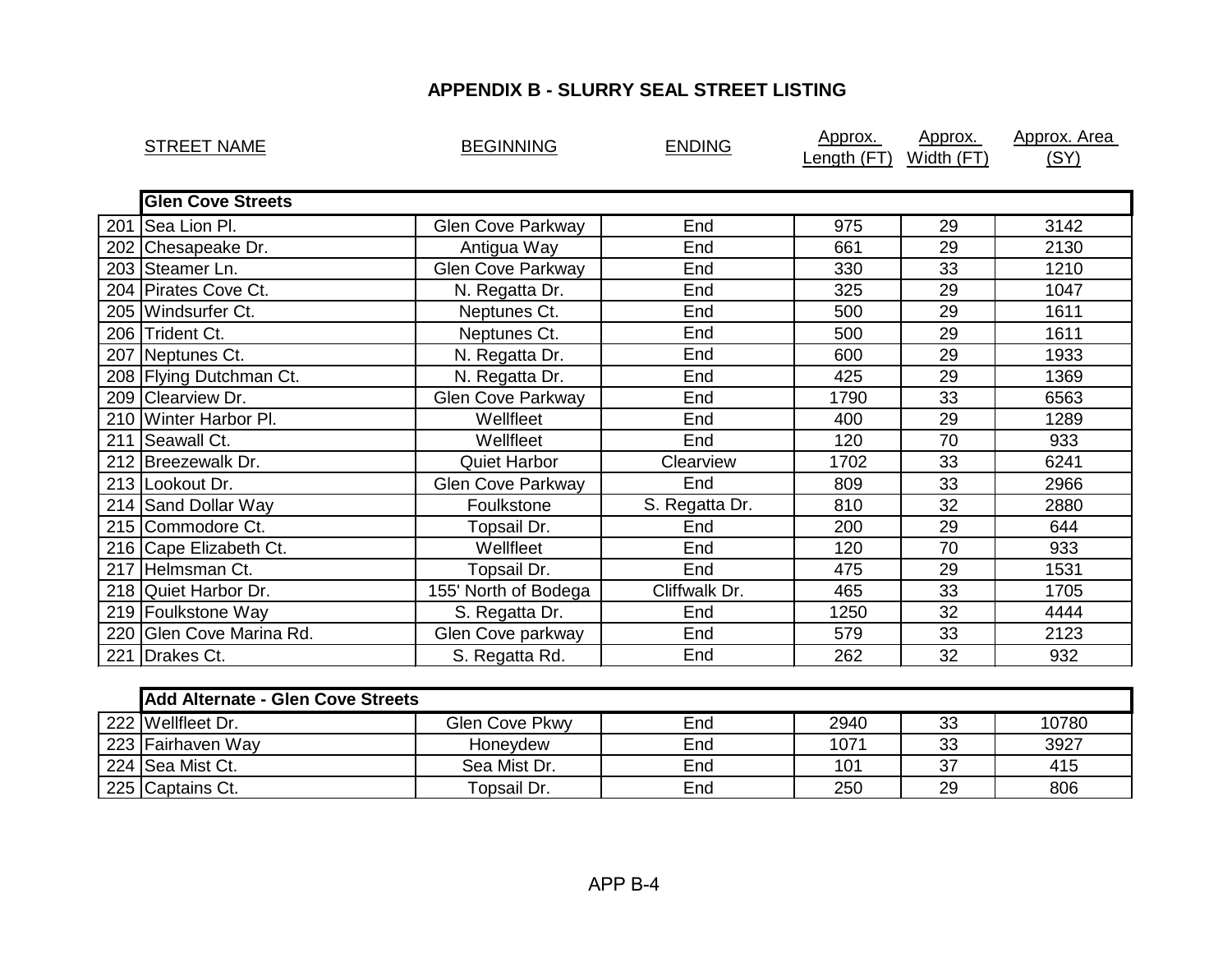### **APPENDIX B - SLURRY SEAL STREET LISTING**

| <b>STREET NAME</b>                         | <b>BEGINNING</b> | <b>ENDING</b> | Approx.<br>Length (FT) | Approx.<br>Width (FT) | Approx. Area<br><u>(SY)</u> |
|--------------------------------------------|------------------|---------------|------------------------|-----------------------|-----------------------------|
| <b>Add Alternate - Mare Island Streets</b> |                  |               |                        |                       |                             |
| 301 Railroad Ave.                          | Pintado St.      | 8th St.       | 3375                   | 35                    | 13125                       |
| 302 Walnut Ave.                            | G St.            | A St.         | 1673                   | 28                    | 5205                        |
| 303 Pintado St.                            | Walnut           | Railroad      | 413                    | 41                    | 1881                        |
| 304 Pintado St.                            | Railroad         | Nimitz        | 300                    | 47                    | 1567                        |
| $305$ A St.                                | Walnut           | Azuar         | 665                    | 32                    | 2364                        |
| 306 8th St.                                | Walnut           | Railroad      | 423                    | 38                    | 1786                        |
| 307 D St.                                  | Azuar            | Walnut        | 660                    | 25                    | 1833                        |
| 308 10th St.                               | Azuar            | Walnut        | 534                    | 12                    | 712                         |
| 309 A St.                                  | Nimitz Ave.      | Railroad Ave. | 260                    | 40                    | 1156                        |
| 310 Railroad Ave.                          | 8th St.          | Bagley St.    | 1910                   | 26                    | 5518                        |